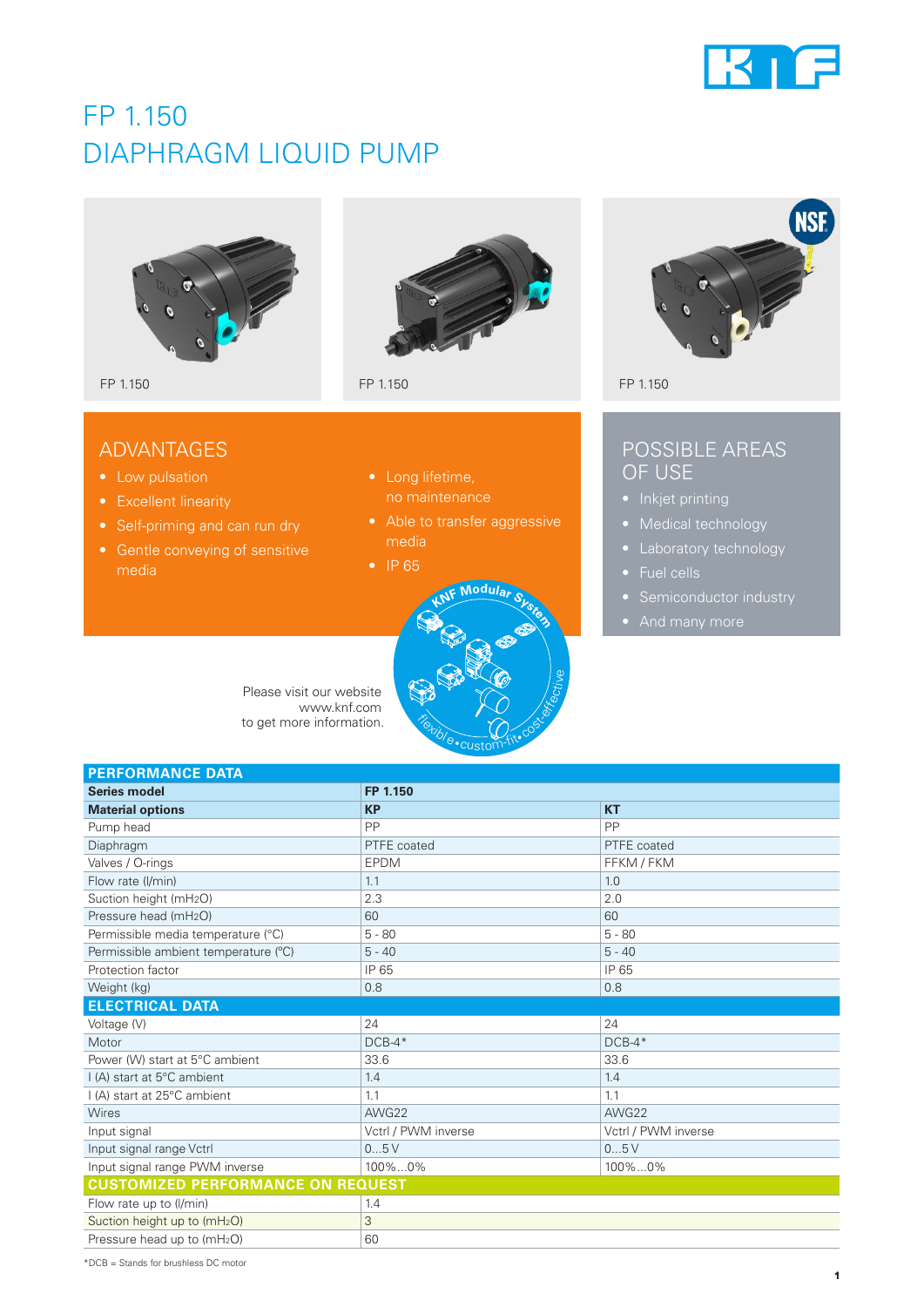# FP 1.150 KPDCB-4 FP 1.150 KTDCB-4

| <b>PERFORMANCE DATA</b>  |                                                    |                                                  |                                                 |  |
|--------------------------|----------------------------------------------------|--------------------------------------------------|-------------------------------------------------|--|
| Series model             | <b>Flow rate</b><br>at atm.<br>pressure<br>(I/min) | Max.<br>suction<br>height<br>(mH <sub>2</sub> O) | Max.<br>pressure<br>head<br>(mH <sub>2</sub> O) |  |
| FP 1.150 KPDCB-4         | 1.1                                                | 2.3                                              | 60                                              |  |
| <b>VARIOUS</b>           |                                                    |                                                  |                                                 |  |
| Dimensions LxWxH<br>(mm) | Hydraulic<br>connections                           | Hose diameter recommen-<br>dation (mm)           |                                                 |  |
| 139x94x77                | G 1/8"                                             | ID 8                                             |                                                 |  |

# **FP 1.150 KPDCB-4**



Dimensions in mm Dimensions in mm

# **FP 1.150 KPDCB-4 FLOW RATE**







| <b>PERFORMANCE DATA</b>  |                                                    |                                                  |                                                 |
|--------------------------|----------------------------------------------------|--------------------------------------------------|-------------------------------------------------|
| <b>Series model</b>      | <b>Flow rate</b><br>at atm.<br>pressure<br>(I/min) | Max.<br>suction<br>height<br>(mH <sub>2</sub> O) | Max.<br>pressure<br>head<br>(mH <sub>2</sub> O) |
| FP 1.150 KTDCB-4         | 1.0                                                | 2.0                                              | 60                                              |
| <b>VARIOUS</b>           |                                                    |                                                  |                                                 |
| Dimensions LxWxH<br>(mm) | Hydraulic<br>connections                           | Hose diameter recommen-<br>dation (mm)           |                                                 |
| 139x94x77                | G 1/8"                                             | ID <sub>8</sub>                                  |                                                 |

## **FP 1.150 KTDCB-4**



# **FP 1.150 KTDCB-4 FLOW RATE**



# **FP 1.150 KTDCB-4 CONTROL VOLTAGE**